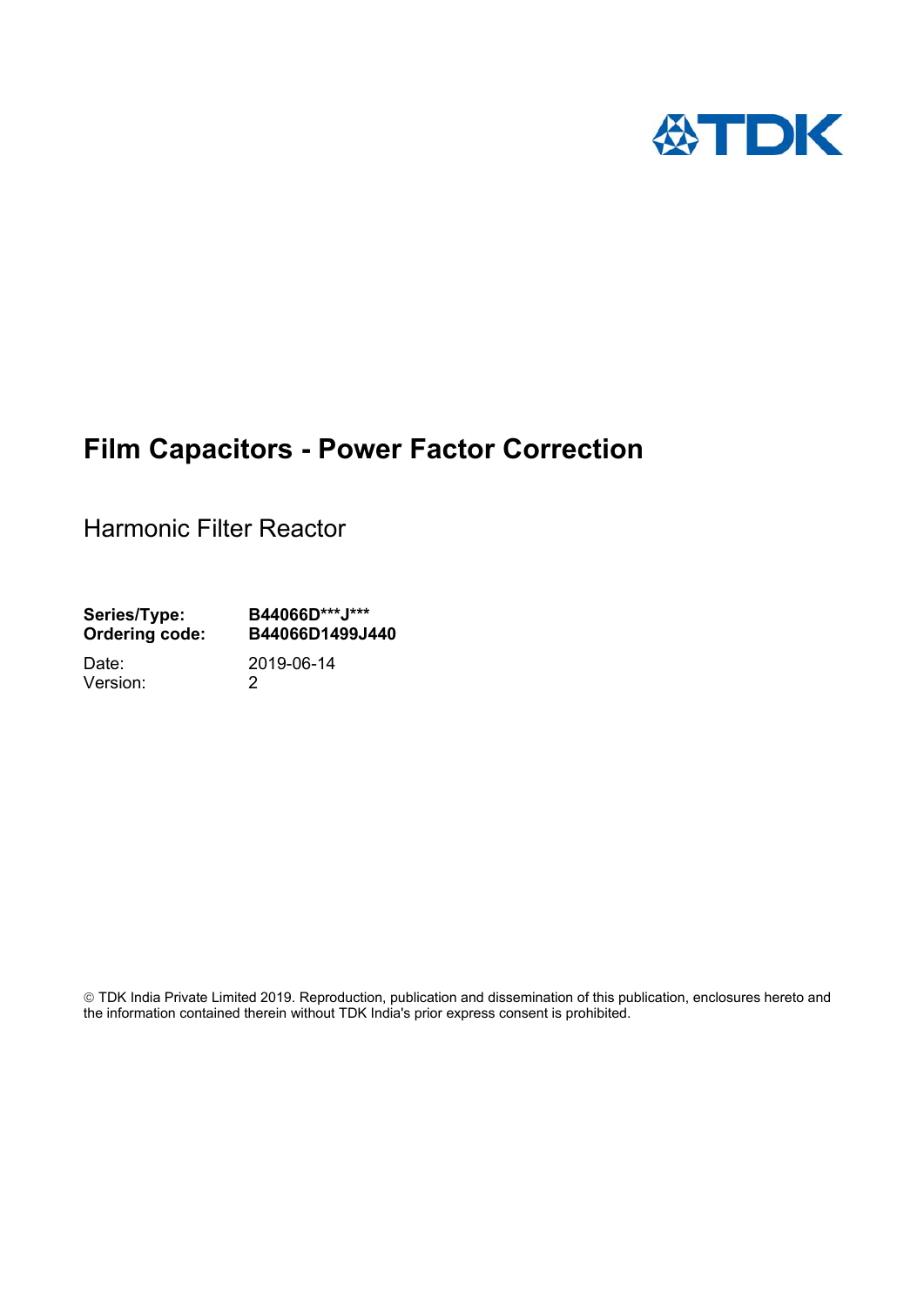

# **Film Capacitors - Power Factor Correction B44066D1499J440**

## **Harmonic Filter Reactor B44066D\*\*\*J\*\*\***

## **Characteristics**

- $\blacksquare$  Highest linearity
- Temperature control via micro switch in inner coil
- $\blacksquare$  Highest life time by high quality materials
- **Low losses**
- $\blacksquare$  High overloading capability
- Safety device, temperature micro switch
- $\blacksquare$  Low noise

## **Technical data**

| De-tuning factor p                              | 14            | $\%$        |
|-------------------------------------------------|---------------|-------------|
| Effective filter output $Q_C$                   | 100           | kvar        |
| Rated voltage $V_R$ <sup>1)</sup>               | 440           | V           |
| Rated frequency f                               | 50            | Hz          |
| Ambient temperature / Insulation class          | 40/H          | $^{\circ}C$ |
| Capacitance C delta (tot.)                      | 1414.7        | μF          |
| Inductivity L                                   | 3 • 1.003     | mH          |
| Linear up to                                    | 188           | A           |
| Effective current $IRMS$ <sup>2)</sup>          | 140.27        | A           |
| Rated harmonic voltages (3rd/5th/7th/11th/13th) | 0.5/6/5/3.5/3 | $\%$        |
| Temperature protection (NC)                     | yes           |             |
| Total losses $P_D$                              | 500           | W           |
| Total weight                                    | 84            | kg          |
| Winding                                         | Copper        |             |

 $1)$  Voltage rise up to 106% of rated voltage is considered in current  $I_{\text{eff.}}$ 

<sup>2)</sup>  $I_{eff} = \sqrt{(1_1^2 + 1_3^2 + ... 1_x^2)}$ 

## **Connection**

| Line                | 1U1-1V1-1W1 |  |
|---------------------|-------------|--|
| Capacitors          | 1U2-1V2-1W2 |  |
| Temperature control | $1 - 2$     |  |

## Reference standard IEC60076-6

#### CAP FILM ES PFC PM 2019-06-14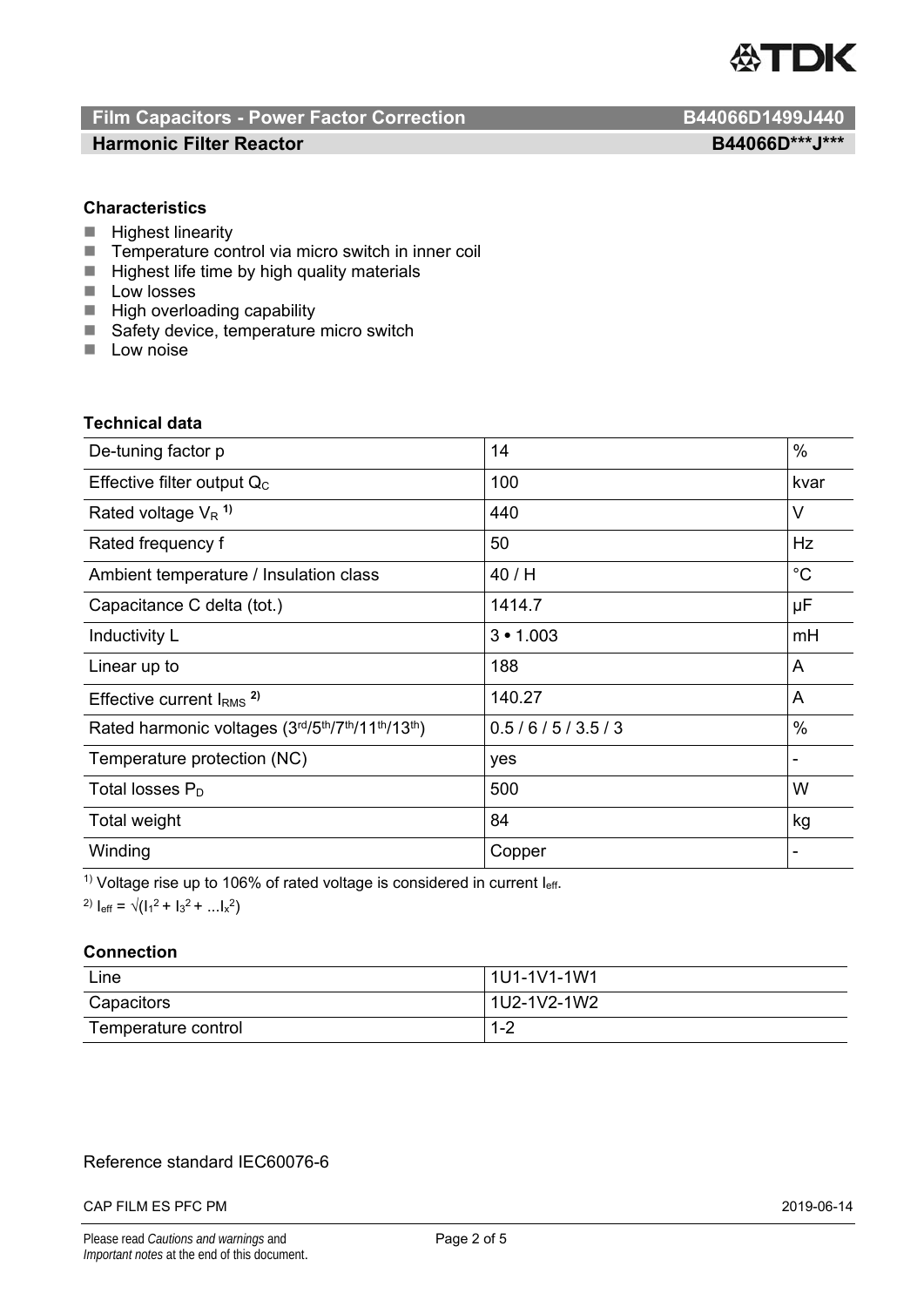

## **Film Capacitors - Power Factor Correction B44066D1499J440**

## **Harmonic Filter Reactor** B44066D\*\*\*J\*\*\*

## **Dimensional drawings**



## **Dimensions**

| L/mm  | 375       | b/mm  | 210   |
|-------|-----------|-------|-------|
| H/mm  | 300       | e/mm  | 130±5 |
| W/mm  | 235±5     | d1/mm | 10.8  |
| 11/mm | 330       | d2/mm | 15.5  |
| 12/mm | 330       | A     | 225   |
| n1/mm | 200       | в     | 192   |
| n2/mm | $195 + 3$ | Ø     | 10.5  |

#### **Cautions and warnings**

- Do not install the reactor in case of any visible damages.
- $\blacksquare$  Installation must be done by skilled personnel only.
- Do not use or store harmonic filter reactors in corrosive atmosphere, especially where chloride gas, sulphide gas, acid, alkali, salt or similar substances are present.
- $\Box$  Do not touch the device during operation: all electrically active parts of this equipment such as windings, electronic components, leads, fuses and terminals carry a dangerous voltage which can lead to burns or electric shock.
- Covers which protect these electrically active parts from being touched must not be opened or removed during operation.
- Before any assembly or maintenance work is started, all installations and equipment must be disconnected from the power source.
- Noncompliance with these instructions may lead to death, serious injury or major damage to equipment.

FAILURE TO FOLLOW CAUTIONS MAY RESULT, WORST CASE, IN PREMATURE FAILURES OR PHYSICAL INJURY.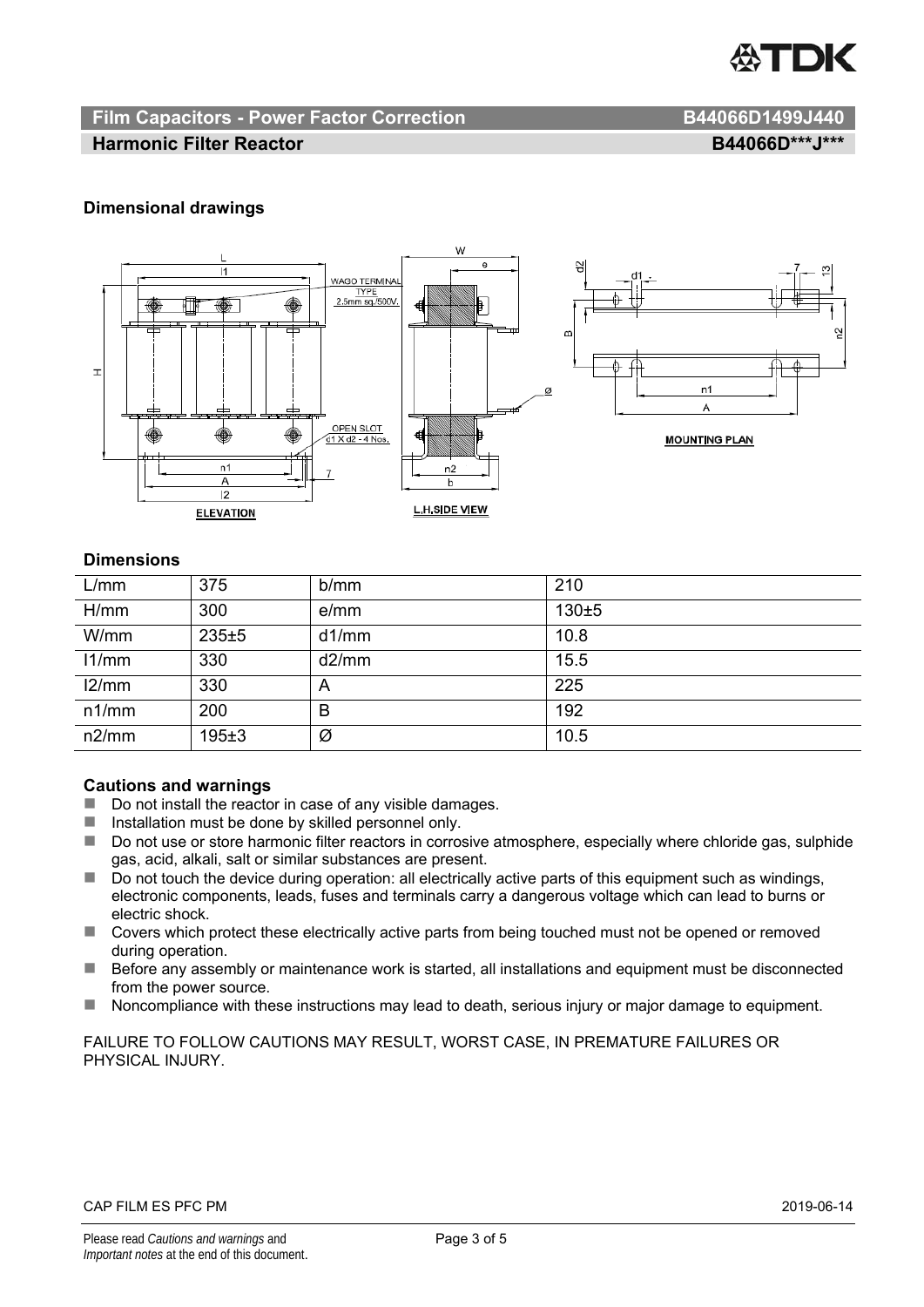

The following applies to all products named in this publication:

- 1. Some parts of this publication contain **statements about the suitability of our products for certain areas of application**. These statements are based on our knowledge of typical requirements that are often placed on our products in the areas of application concerned. We nevertheless expressly point out **that such statements cannot be regarded as binding statements about the suitability of our products for a particular customer application.** As a rule we are either unfamiliar with individual customer applications or less familiar with them than the customers themselves. For these reasons, it is always ultimately incumbent on the customer to check and decide whether a product with the properties described in the product specification is suitable for use in a particular customer application.
- 2. We also point out that **in individual cases, a malfunction of electronic components or failure before the end of their usual service life cannot be completely ruled out in the current state of the art, even if they are operated as specified.** In customer applications requiring a very high level of operational safety and especially in customer applications in which the malfunction or failure of an electronic component could endanger human life or health (e.g. in accident prevention or life-saving systems), it must therefore be ensured by means of suitable design of the customer application or other action taken by the customer (e.g. installation of protective circuitry or redundancy) that no injury or damage is sustained by third parties in the event of malfunction or failure of an electronic component.
- 3. **The warnings, cautions and product-specific notes must be observed.**
- 4. In order to satisfy certain technical requirements, **some of the products described in this publication may contain substances subject to restrictions in certain jurisdictions (e.g. because they are classed as hazardous)**. Useful information on this will be found in our Material Data Sheets on the Internet (www.tdk-electronics.tdk.com/material). Should you have any more detailed questions, please contact our sales offices.
- 5. We constantly strive to improve our products. Consequently, **the products described in this publication may change from time to time**. The same is true of the corresponding product specifications. Please check therefore to what extent product descriptions and specifications contained in this publication are still applicable before or when you place an order.

We also **reserve the right to discontinue production and delivery of products**. Consequently, we cannot guarantee that all products named in this publication will always be available. The aforementioned does not apply in the case of individual agreements deviating from the foregoing for customer-specific products.

- 6. Unless otherwise agreed in individual contracts, **all orders are subject to our General Terms and Conditions of Supply.**
- 7. **Our manufacturing sites serving the automotive business apply the IATF 16949 standard.** The IATF certifications confirm our compliance with requirements regarding the quality management system in the automotive industry. Referring to customer requirements and customer specific requirements ("CSR") TDK always has and will continue to have the policy of respecting individual agreements. Even if IATF 16949 may appear to support the acceptance of unilateral requirements, we hereby like to emphasize that **only requirements mutually agreed upon can and will be implemented in our Quality Management System.** For clarification purposes we like to point out that obligations from IATF 16949 shall only become legally binding if individually agreed upon.

CAP FILM ES PFC PM 2019-06-14